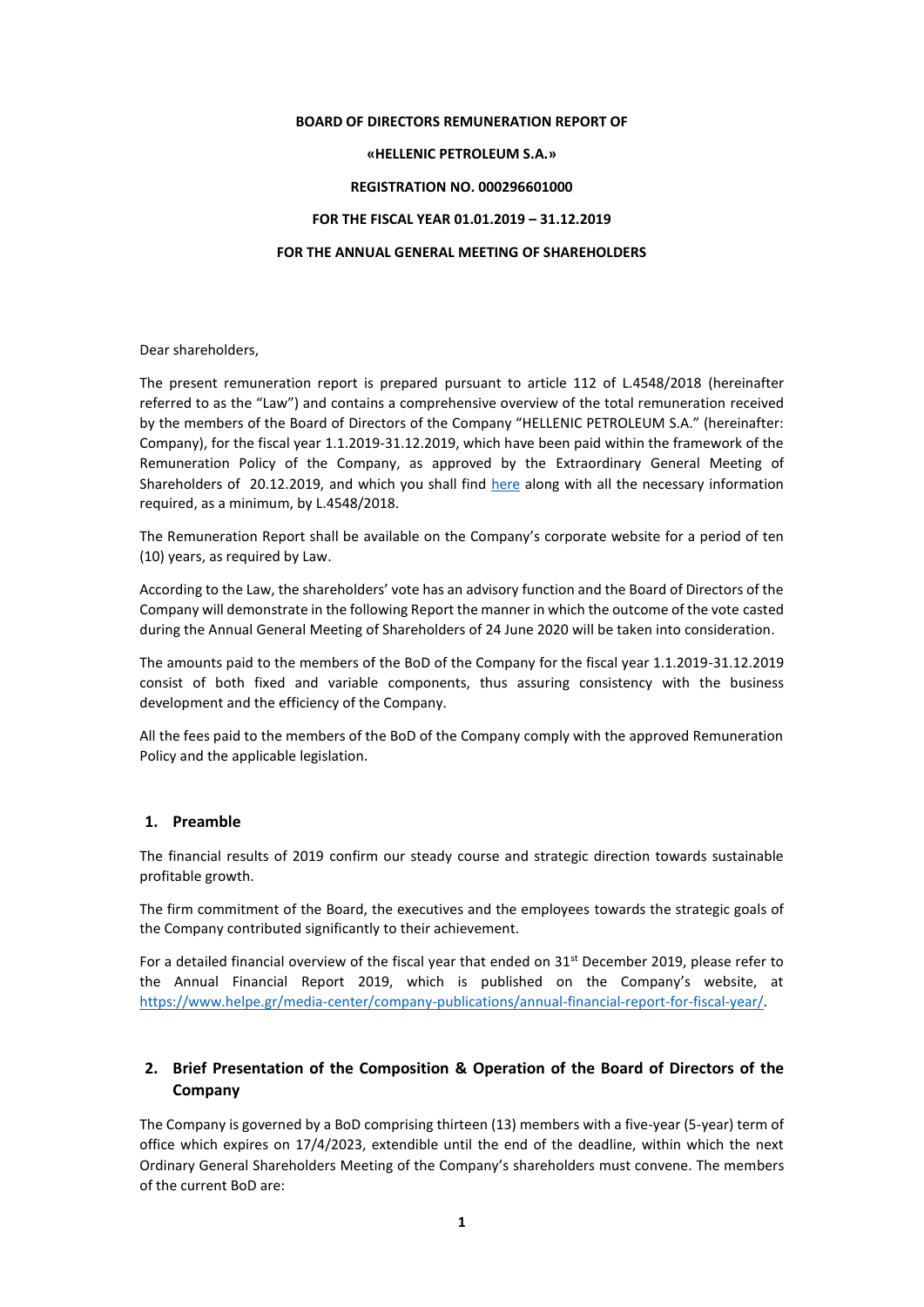- Ioannis Papathanasiou, Chairman, Non-Executive Director (since 7.8.2019),
- Andreas Shiamishis, Chief Executive Officer, Executive Director (assumption of responsibilities as CEO since 7.8.2019),
- Georgios Alexopoulos, Executive Director,
- Theodoros Achilleas Vardas, Non-Executive Director,
- Michail Kefalogiannis, Non-Executive Director (since 7.8.2019),
- Alexandros Metaxas, Non-Executive Director (since 7.8.2019),
- Iordanis Aivazis, Non-Executive Director (since 7.8.2019),
- Loukas Papazoglou, Non-Executive Director (since 7.8.2019),
- Alkiviades Psarras, Non-Executive Director (since 7.8.2019),
- Konstantinos Papagiannopoulos, Non-Executive Director,
- Georgios Papakonstantinou, Non-Executive Director,
- Theodoros Pantalakis, Independent, Non-Executive Director,
- Spyridon Pantelias, Independent, Non-Executive Director

Moreover, during 2019:

 Mr. Eustathios Tsotsoros, served as Chairman and Chief Executive Officer until 7.8.2019 and Messrs Georgios Grigoriou, Dimitrios Kontofakas, Vasilios Kounelis, Loudovikos Kotsonopoulos and Christos Tsitsikas, members of the BoD until 7.8.2019.

The BoD convened twenty-one (21) times during the year 2019 and the meetings were attended by all its members either in person or via legally authorised representatives, except for the absence of each of Messrs. T. Vardas and G. Papakonstantinou in one of its meetings.

# **3. Brief Presentation of the Framework of the Remuneration Structure of the BoD members of the Company**

As far as the level and structure of remuneration are concerned, it is noted that the fees received by the Chairman of the Board, the Chief Executive Officer as well as the members of the BoD, executive or non-executive, for their participation in the meetings of the Board and the Committees thereof, are approved by the General Meeting of shareholders, further to a relevant recommendation by the Remuneration and Succession Planning Committee of the BoD, whose responsibilities are described in the Company's Internal Operations Regulation .

More specifically, on 20.12.2019, upon recommendation of the Remuneration and Succession Planning Committee of the BoD, the Remuneration Policy of the BoD Members was approved by the Extraordinary General Meeting of the company's shareholders, in accordance with the provisions of article 110 of L.4548/2018, taking into consideration corporate governance best practices as well as the size and activities of the Company.

### *Brief Presentation of the Content of the Board of Directors' Remuneration Policy*

According to the Company's approved Remuneration Policy, the amount of compensation paid to the members of the BoD for their participation in it, as well as in its Committees, consists of a fixed annual fee paid on a monthly basis and a fee paid per meeting.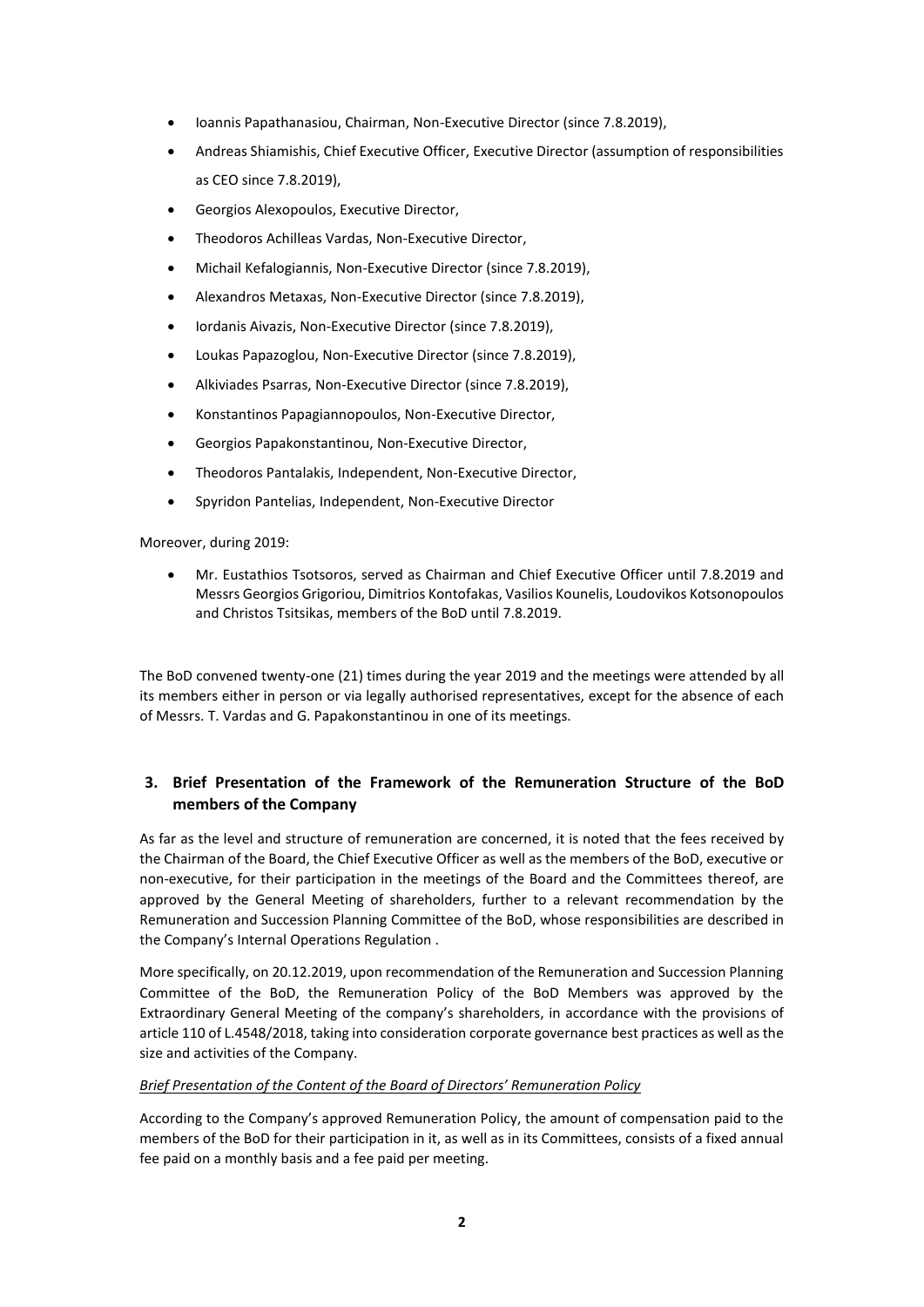The remuneration received by the Chairman of the BoD in addition to the abovementioned compensation which all members of the BoD receive, is provided for by a contract which is concluded with the Company and approved by the G.M. in accordance with the provision of article 109 par.1 of the Law. The remuneration received by the executive members of the BoD who are associated with the Company through an employment relationship, with the exception of the fees they may receive as BoD and Committee members which are determined alike for the other members, is determined by virtue of their respective employment contracts that preceded their appointment as members of the BoD, as well as the wider remuneration policy that applies to the Company's executives; and their participation in it does not differentiate their salary or any additional benefits granted, nor does it alter their employment contracts in any way.

The executive members of the BoD, depending on their level and position, participate in collective medical care programs and in pension saving plans, as all employees of the Company do, as well as in other corporate benefit schemes, such as the use of a company car, fuel card etc. as all Executives do, in accordance with the Company's employee benefit policy, as in force.

Finally, the Company may establish and implement, as it has already done in the past, a program of medium-term and long-term objectives and of associated variable remuneration in order to align the long-term personal pursuits of the executives and therefore of the executive members of the Board of Directors with the interests of the Company and its shareholders. Depending on their type, these programs will receive all the required approvals. Such a program did not exist for 2019.

The Remuneration Policy has a four year term, unless revised or amended by a new resolution of the General Meeting of Shareholders due to a substantial change in the terms based on which it was composed.

# **4. Total remuneration of the Members of the Board of Directors for fiscal year 1.1.2019- 31.12.2019**

The remuneration paid to the members of the BoD of the Company for the fiscal year 1.1.2019- 31.12.2019 consists of both fixed and variable components:

### *Fixed Remuneration & Additional Benefits*

The fixed annual remuneration of the Members of the BoD was paid on a regular monthly basis, i.e. regardless of performance criteria, and constitutes the fixed earnings received by the beneficiaries.

Remuneration for participation in BoD meetings and Committees are linked to both the engagement time and the increased diligence required of the members of the BoD in performance of their duties as members of the BoD and the Committees thereof.

As for the executive members of the BoD, associated with the Company and/or with other companies of the Group through an already existing employment contract, the amount of fixed fees (including the annual salary and optional additional benefits in cash or in kind) is determined in accordance with the Company's Executives Remuneration Policy .

### *Variable Remuneration*

Beneficiaries of variable remuneration are associated with the Company through an employment relationship, holding senior management positions in the organizational structure of the Company. Variable remuneration is aimed at linking the remuneration to the individual performance of the beneficiaries and their contribution to the achievement of the Group's objectives and is determined on the basis of pre-determined measurable quantitative and qualitative performance indicators, which are both short-term and long-term and are established by the Company's Executives Remuneration Policy.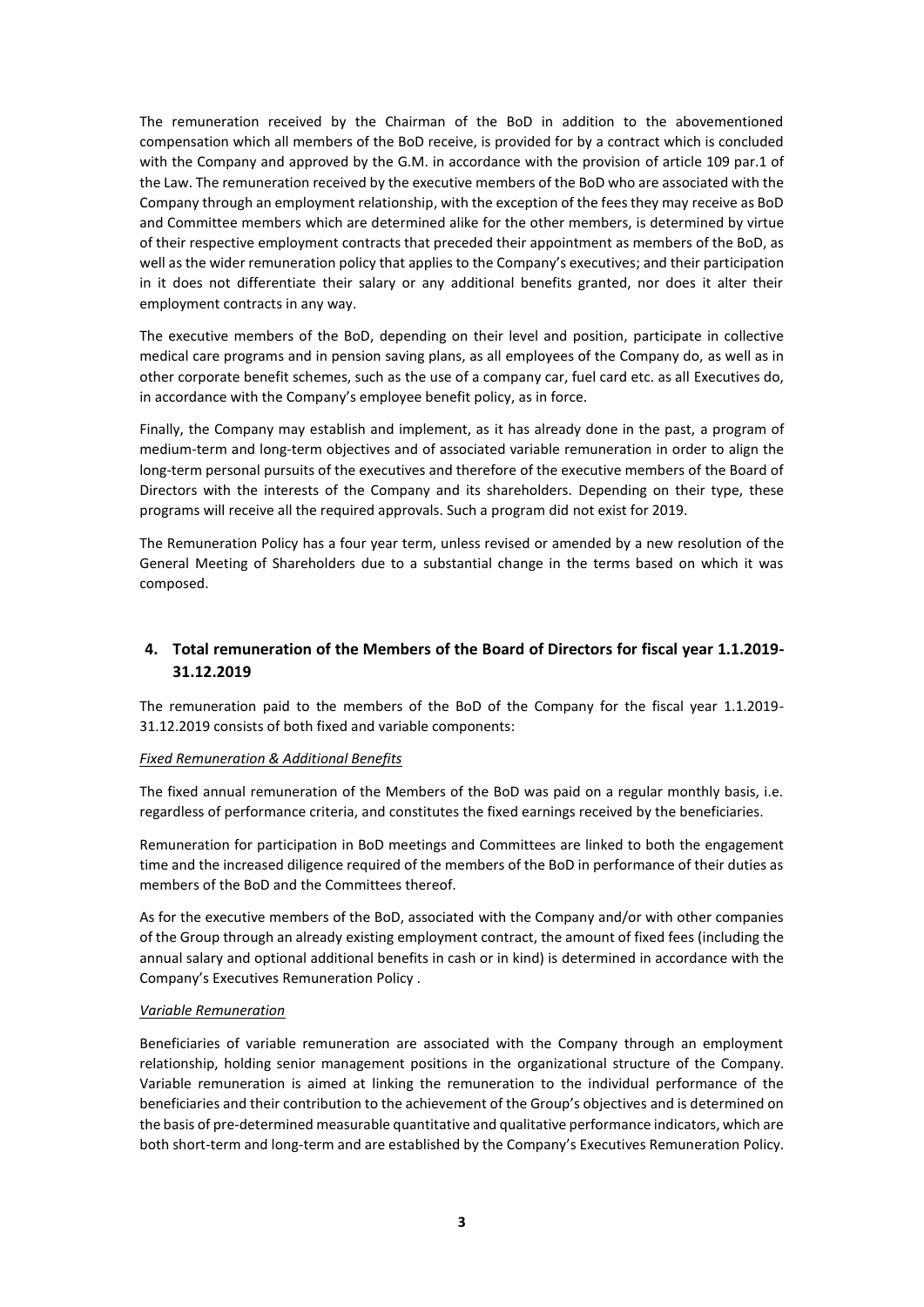Therefore, the amount of these fees was set taking into consideration both the corporate and the individual objectives of each beneficiary, in accordance with the Company's Executives Remuneration Policy (hence regardless of their potential capacity as BoD members). For the years 2018 and 2019 and in accordance with the approved remuneration policy for the Company's Executives, the weight between the corporate and individual objectives is distributed based on the following Table.

| <b>Hierarchical Grade</b>                             | <b>Weight of</b><br>Corporate<br><b>Objectives</b> | <b>Weight of</b><br><b>Individual</b><br><b>Objectives</b> |
|-------------------------------------------------------|----------------------------------------------------|------------------------------------------------------------|
| Executive Chairman & Chief Executive Officer of HELPE | 60%                                                | $40\%^{(1)}$                                               |
| Chief Executive Officer of HELPE                      | 60%                                                | $40\%^{(1)}$                                               |
| Deputy Chief Executive Officer of HELPE               | 60%                                                | $40\%^{(1)}$                                               |
| <b>General Managers of HELPE</b>                      | 50%                                                | 50%                                                        |

#### **Table 4.1: Weight of Corporate / Individual Objectives per Hierarchical Level**

(1)The achievement of the individual objectives arises from the average of the achieved individual objectives of the General Managers of the Company.

In particular, the criteria based on which the amount of variable remuneration is calculated annually are at least the following: (i) Hierarchical level, (ii) Financial results of the Company and consolidated financial results of the Group, (iii) Performance of the Company and of the Group in other areas such as safety and environment, (iv) the individual performance of each executive.

As regards the variable remuneration and for the purposes of preparing this Remuneration Report, the Company presents in each fiscal year the amounts approved and paid during this fiscal year and which concern objectives set and evaluated for the previous fiscal year.

For convenience, Annex A is presented at the end of this report as an attachment which includes in detail the annual remuneration of any nature paid to the members of the BoD during the fiscal year 1.1.2019-31.12.2019. The classification of the individual remuneration data has been done in accordance with article 5 of the Remuneration Policy.

It is hereby clarified that the amounts of remuneration displayed in Annex A also include any remuneration received by the members of the BoD from their participation in the BoDs of subsidiary companies of the Group. To be also noted that the amounts of remuneration displayed in Annex A constitute gross earnings while net earnings are clearly the remaining amounts that are determined following the legal deductions and contributions that burden each beneficiary, including payroll taxes and the social solidarity contribution at percentages that can approximate a total of 55%.

## **5. Annual variation in the remuneration of the Members of the Board of Directors**

For comparative overview purposes, Tables 5.1 and 5.2 are presented below, showing the annual variation in the remuneration of the Board of Directors and the average of the annual gross fees of fulltime employees with the exception of BoD members, as well as indicators and figures concerning the performance and financial position of the Company and the Group, for the fiscal years 2015, 2016, 2017, 2018 and 2019.

The financial data of the Company and the Group, which are included in the below Tables, are displayed based on the financial data of the published Annual Financial Statements of the fiscal years respectively mentioned above.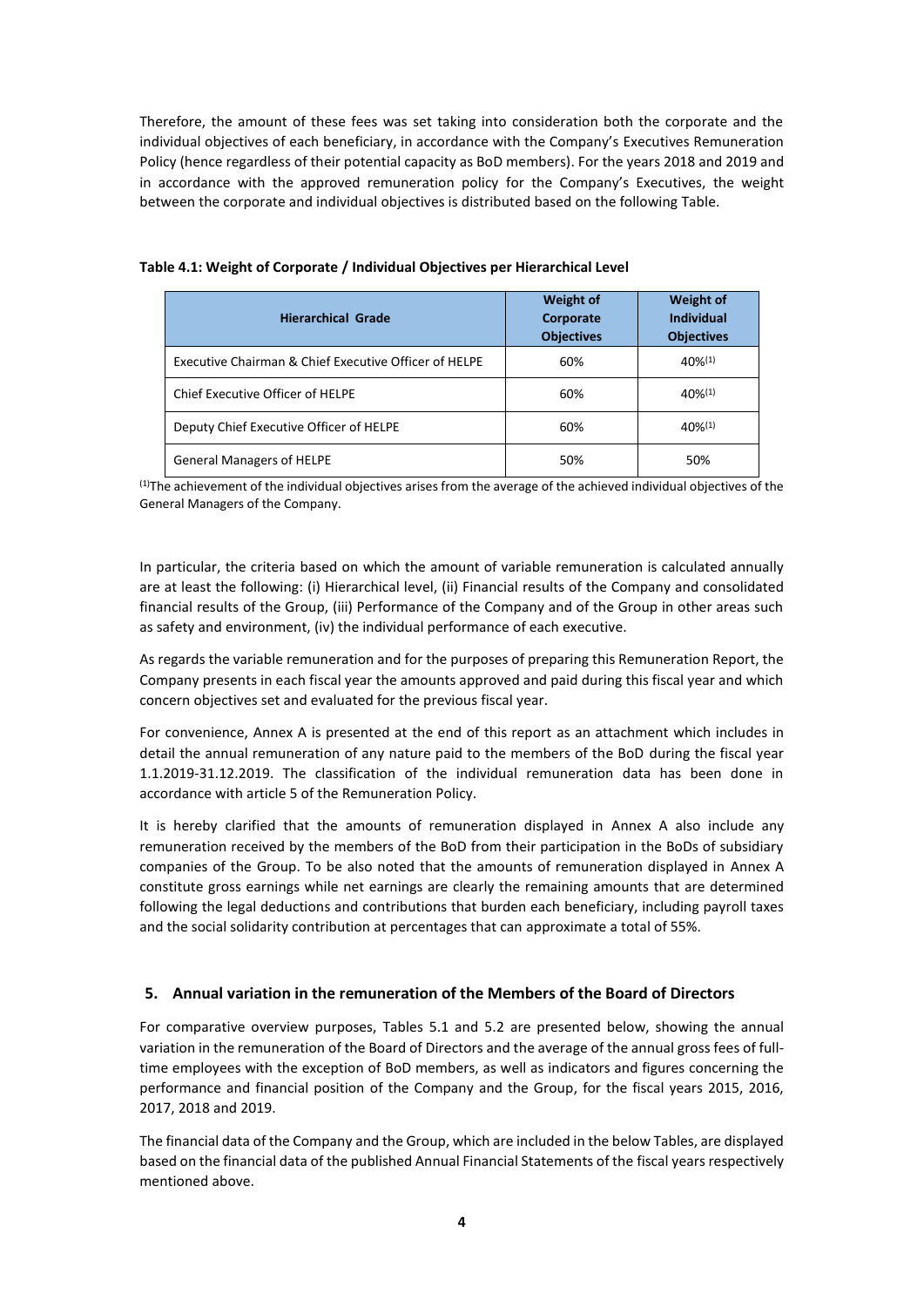**Table 5.1: Annual variations in the remuneration and data of the Company's staff (Amounts in EUR)** 

| <b>Description</b>                                            | 2015        | 2016        | Δ<br>$2015 -$<br>2016 | 2017        | Δ<br>$2016 -$<br>2017 | 2018        | Δ<br>$2017 -$<br>2018 | 2019           | Δ<br>2018-<br>2019 |
|---------------------------------------------------------------|-------------|-------------|-----------------------|-------------|-----------------------|-------------|-----------------------|----------------|--------------------|
| Gross Fees of BoD<br>$M$ embers <sup>(1)</sup>                | 3.024.383   | 1.645.909   | $-45,6%$              | 2.033.110   | 23,5%                 | 3.461.096   | 70,2%                 | 2.591.879      | $-25,1%$           |
| <b>Total BoD</b><br>Members <sup>(4)</sup>                    | 22          | 15          | $-31,8%$              | 14          | $-6,7%$               | 16          | 14,3%                 | 19             | 18,8%              |
| Annual Gross Fees of<br>Employees $(1)(2)$                    | 114.990.431 | 118.938.758 | 3,4%                  | 129.236.752 | 8,7%                  | 136.495.423 | 5,6%                  | 158.368.814(5) | 16,0%              |
| Number of<br>Employees <sup>(3)</sup>                         | 1.948       | 1.953       | 0,3%                  | 2.077       | 6,3%                  | 2.060       | $-0.8%$               | 2.197          | 6,7%               |
| <b>Average Annual</b><br><b>Gross Employee</b><br><b>Fees</b> | 59.030      | 60.901      |                       | 62.223      |                       | 66.260      |                       | 72.084         |                    |

#### *Notes*

*(1) Fees include: a. annual salary, b. adjustment of leave balances, c. variable remuneration/bonus paid during the fiscal year, d. overtime work, e. severance and leave indemnities and f. fees for participation in the Board of Directors(fixed, meetings, committees). The provision for retirement reserve as well as the fees received from subsidiaries of the Group, additional benefits and any stock option rights exercised during the period 2015-2018, are not included.*

*(2) The total of employees of indefinite duration/term contracts, definite duration/term contracts and attorneys paid in each year is included and excluding the BoD Members.*

*(3) The total number of employees includes the number of employees as at 31.12 of each year, with the exception of the BoD members*

*(4) The BoD of HELPE is composed of 13 members, but its composition may change within each reference year.*

*(5) Compensation received by Company's Executives who left in implementation of the Restructuring / Voluntary Exit Scheme 2019, is also included.*

#### **Table 5.2: Financial Data of the Company and the of the HELPE Group (amounts in EUR millions)**

| <b>HELPE S.A.</b>                 | 2015  | 2016  | 2017  | 2018  | 2019  |
|-----------------------------------|-------|-------|-------|-------|-------|
| <b>Sales</b>                      | 6.584 | 5.992 | 7.234 | 8.968 | 8.024 |
| <b>Adjusted EBITDA</b>            | 630   | 612   | 710   | 623   | 420   |
| <b>Adjusted Profits after tax</b> | 248   | 248   | 326   | 528   | 315   |

| <b>HELPE Group</b>                | 2015  | 2016  | 2017  | 2018  | 2019  |
|-----------------------------------|-------|-------|-------|-------|-------|
| <b>Sales</b>                      | 7.303 | 6.613 | 7.995 | 9.769 | 8.857 |
| <b>Adjusted EBITDA</b>            | 758   | 731   | 834   | 730   | 572   |
| <b>Adjusted Profits after tax</b> | 268   | 265   | 372   | 296   | 185   |

## **6. Additional remuneration of any kind from a company belonging to the same Group**

Remuneration of any kind received by the BoD members of HELPE from subsidiary companies of the Group within 2019 are depicted in the relevant table of Annex A.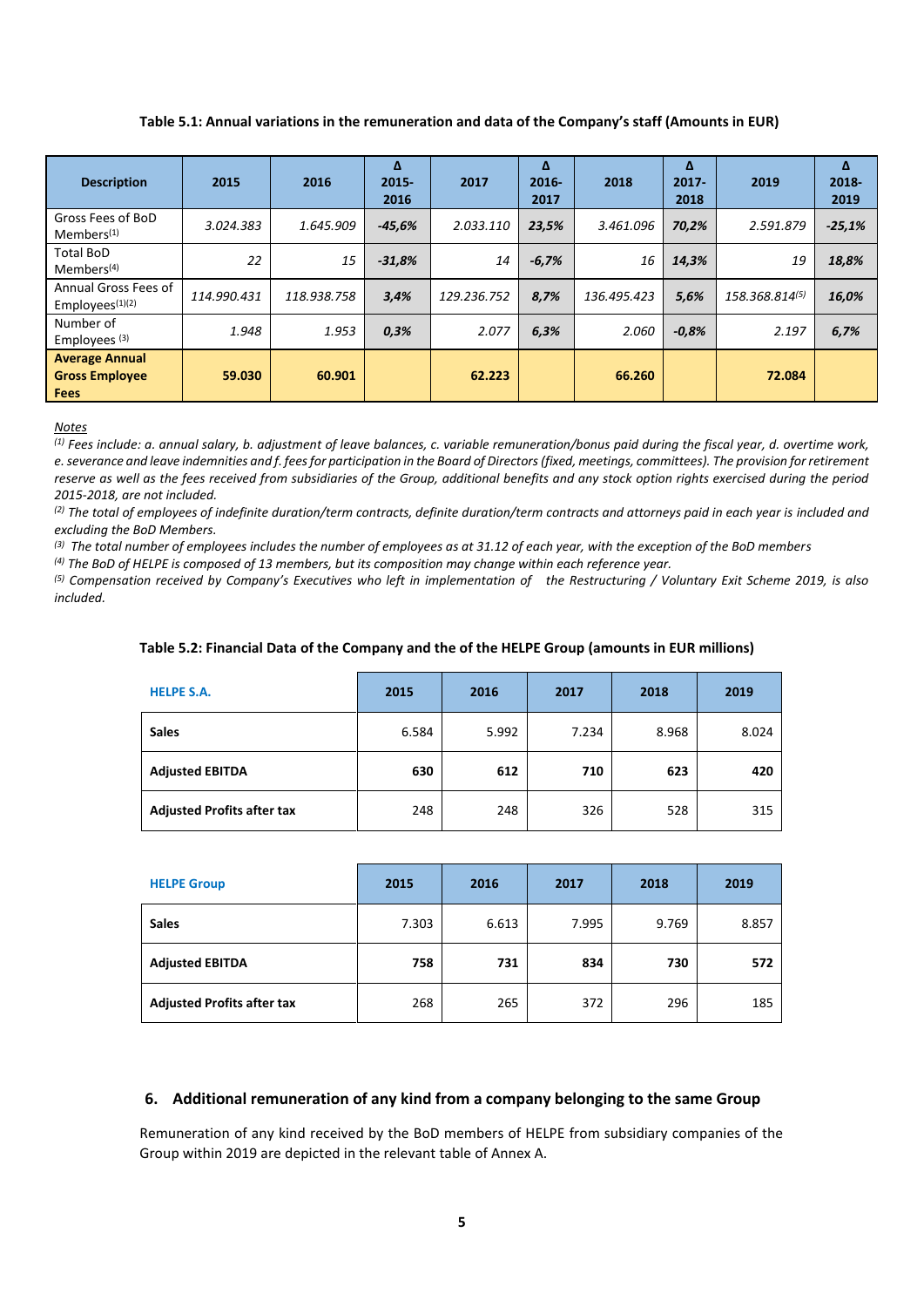# **7. Number of shares and stock option rights for stocks that have been granted or offered to the persons subject to the Company's Remuneration Policy**

During the fiscal year 1.1.2019-31.12.2019, no shares or stock options were granted to the members of the Board of Directors.

## **8. Any option rights exercised in the framework of stock option programs of the Company**

No such case exists.

# **9. Information regarding the exercise of the option of revocation of variable remuneration**

No such case exists.

# **10. Information regarding potential deviations from the application of the Remuneration Policy**

All remuneration received by the members of the Board of Directors complies with the approved Remuneration Policy and the applicable legislation.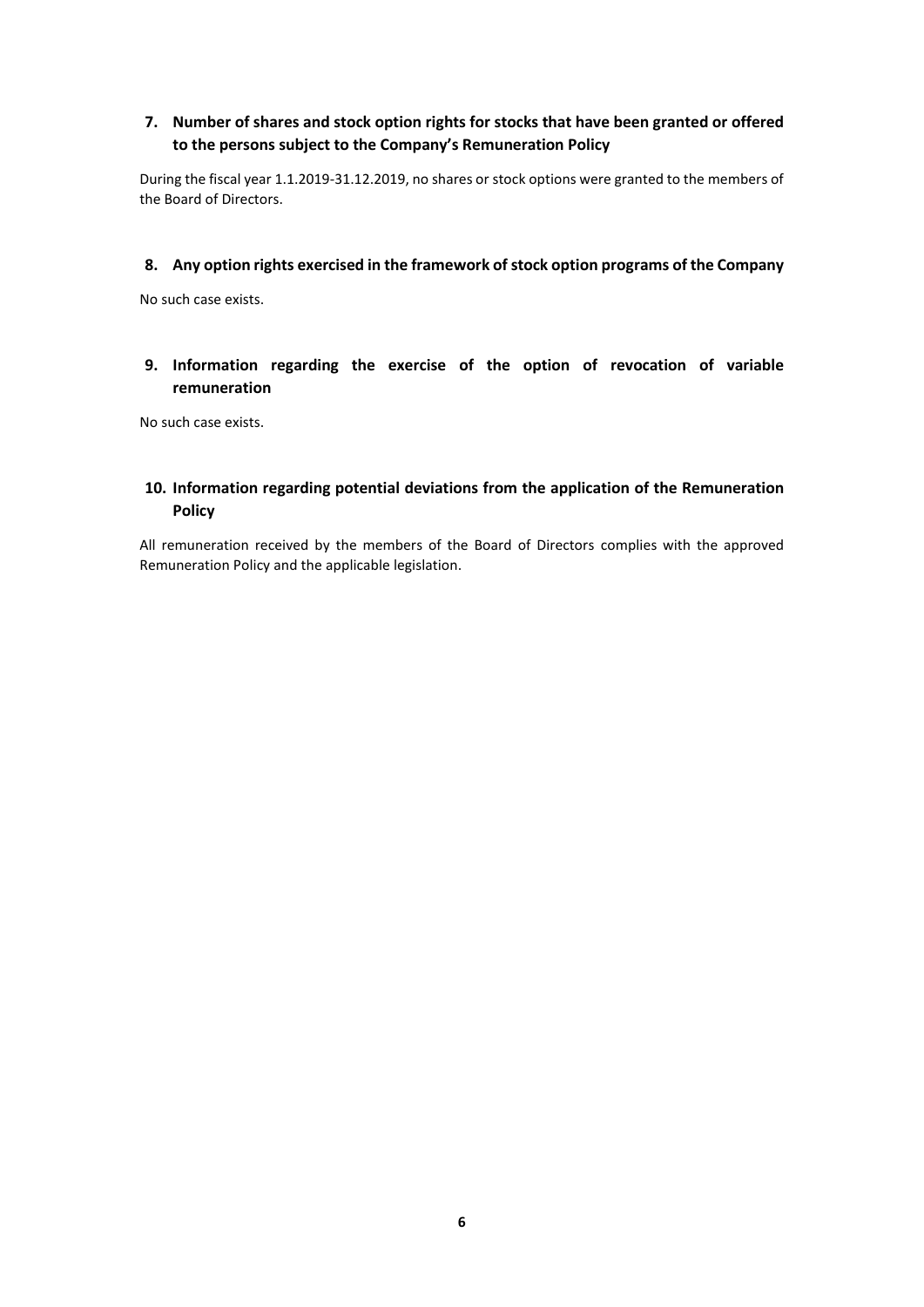#### **Annex A:**

| <b>Full Name</b>                     |                                                                                                                                                                                                                                                                            |                                                                                                    | <b>Fixed Remuneration Components</b>                          |                                                                             |                                                                 |                                                                            | %                                                                       |                                                            |                                                                         | Remune-                                              |                            |                                                |
|--------------------------------------|----------------------------------------------------------------------------------------------------------------------------------------------------------------------------------------------------------------------------------------------------------------------------|----------------------------------------------------------------------------------------------------|---------------------------------------------------------------|-----------------------------------------------------------------------------|-----------------------------------------------------------------|----------------------------------------------------------------------------|-------------------------------------------------------------------------|------------------------------------------------------------|-------------------------------------------------------------------------|------------------------------------------------------|----------------------------|------------------------------------------------|
|                                      | Capacity                                                                                                                                                                                                                                                                   | <b>Fixed</b><br>Remunera-<br>tion (due to<br>employment<br>contract or<br>mandate<br>agreement)(1) | <b>Fixed</b><br>Remune-<br>ration of<br><b>BoD</b><br>members | <b>BoD</b><br><b>Meeting</b><br>and<br>Commit-<br>tees<br>Remune-<br>ration | % Fixed<br>Remunera-<br>tion over<br>Total<br>Remunera-<br>tion | <b>Additional</b><br><b>Benefits</b><br>from the<br>Company <sup>(2)</sup> | <b>Additional</b><br><b>Benefits</b><br>over Total<br>Remune-<br>ration | Variable<br>Remune-<br>ration from<br>the<br>Company $(3)$ | Variable<br>Remune-<br>ration over<br><b>Total</b><br>Remune-<br>ration | ration from<br>Subsidiary<br><b>Companies</b><br>(4) | Total<br>Remune-<br>ration | <b>Net</b><br>Remune-<br>ration <sup>(5)</sup> |
| <b>Ioannis</b><br>Papathanasiou      | Chairman of the BoD,<br>Non-Executive Director<br>(since 7.8.2019)                                                                                                                                                                                                         | 113.453                                                                                            | 10.000                                                        | 5.400                                                                       | 93,2%                                                           | 9.344                                                                      | 6,8%                                                                    |                                                            |                                                                         |                                                      | 138.197                    | 60.390                                         |
| <b>Andreas Shiamishis</b>            | Chief Executive Officer,<br><b>Executive Director</b><br>(assumption of<br>responsibilities as Chief<br><b>Executive Officer since</b><br>7.8.2019 while<br>previously Deputy Chief<br>Executive Officer),<br>Senior Executive of the<br>company since 2003 <sup>(6)</sup> | 282.889                                                                                            | 31.000                                                        | 17.300                                                                      | 55,4%                                                           | 37.404                                                                     | 6,3%                                                                    | 213.729                                                    | 35,7%                                                                   | $15.630^{(7)}$                                       | 597.952                    | 252.364                                        |
| Georgios<br><b>Alexopoulos</b>       | Executive Director,<br><b>Group Strategic Planning</b><br>& New Activities General<br>Manager,<br>Senior Executive of the<br>Group since 2006                                                                                                                              | 242.732                                                                                            | 31.250                                                        | 16.800                                                                      | 63,5%                                                           | 32.406                                                                     | 7,1%                                                                    | 119.690                                                    | 26,1%                                                                   | $14.850^{(7)}$                                       | 457.728                    | 176.902                                        |
| <b>Theodoros-Achilleas</b><br>Vardas | Non-Executive Director                                                                                                                                                                                                                                                     |                                                                                                    | 36.000                                                        | 18.800                                                                      | 77,6%                                                           | 2.115                                                                      | 3,0%                                                                    |                                                            |                                                                         | $13.680^{(7)}$                                       | 70.595                     | 40.269                                         |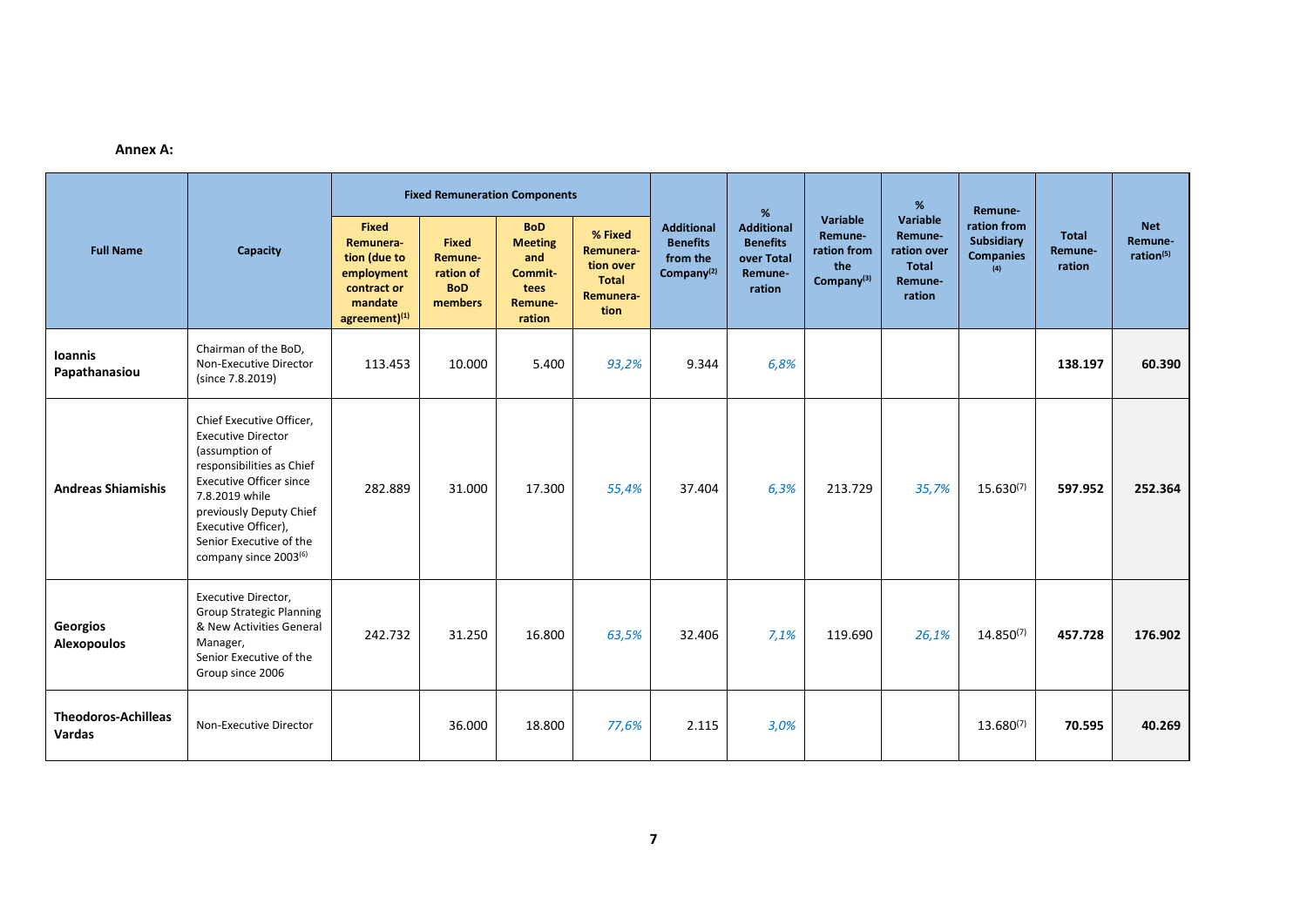|                                  |                                                                                                                 |                                                                                             | <b>Fixed Remuneration Components</b>                          |                                                                             |                                                                 |                                                                            | %                                                                       |                                                                     | %                                                                       | Remune-                                              |                            |                                                |
|----------------------------------|-----------------------------------------------------------------------------------------------------------------|---------------------------------------------------------------------------------------------|---------------------------------------------------------------|-----------------------------------------------------------------------------|-----------------------------------------------------------------|----------------------------------------------------------------------------|-------------------------------------------------------------------------|---------------------------------------------------------------------|-------------------------------------------------------------------------|------------------------------------------------------|----------------------------|------------------------------------------------|
| <b>Full Name</b>                 | Capacity                                                                                                        | Fixed<br>Remunera-<br>tion (due to<br>employment<br>contract or<br>mandate<br>agreement)(1) | <b>Fixed</b><br>Remune-<br>ration of<br><b>BoD</b><br>members | <b>BoD</b><br><b>Meeting</b><br>and<br>Commit-<br>tees<br>Remune-<br>ration | % Fixed<br>Remunera-<br>tion over<br>Total<br>Remunera-<br>tion | <b>Additional</b><br><b>Benefits</b><br>from the<br>Company <sup>(2)</sup> | <b>Additional</b><br><b>Benefits</b><br>over Total<br>Remune-<br>ration | Variable<br>Remune-<br>ration from<br>the<br>Company <sup>(3)</sup> | Variable<br>Remune-<br>ration over<br><b>Total</b><br>Remune-<br>ration | ration from<br>Subsidiary<br><b>Companies</b><br>(4) | Total<br>Remune-<br>ration | <b>Net</b><br>Remune-<br>ration <sup>(5)</sup> |
| <b>Michail Kefalogiannis</b>     | Non-Executive Director<br>(since 7.8.2019)                                                                      |                                                                                             | 15.000                                                        | 8.900                                                                       | 98,1%                                                           | 460                                                                        | 1,9%                                                                    |                                                                     |                                                                         |                                                      | 24.360                     | 14.106                                         |
| <b>Alexandros Metaxas</b>        | Non-Executive Director<br>(since 7.8.2019)                                                                      |                                                                                             | 12.500                                                        | 5.400                                                                       | 100,0%                                                          |                                                                            |                                                                         |                                                                     |                                                                         |                                                      | 17.900                     | 11.566                                         |
| <b>Iordanis Aivazis</b>          | Non-Executive Director<br>(since 7.8.2019)                                                                      |                                                                                             | 17.500                                                        | 11.400                                                                      | 99,2%                                                           | 240                                                                        | 0,8%                                                                    |                                                                     |                                                                         |                                                      | 29.140                     | 16.091                                         |
| Loukas Papazoglou                | Non-Executive Director<br>(since 7.8.2019)                                                                      |                                                                                             | 15.000                                                        | 8.900                                                                       | 96,9%                                                           | 776                                                                        | 3,1%                                                                    |                                                                     |                                                                         |                                                      | 24.676                     | 14.106                                         |
| <b>Alkiviades Psarras</b>        | Non-Executive Director<br>(since 7.8.2019)                                                                      |                                                                                             | 16.250                                                        | 7.400                                                                       | 96,5%                                                           | 848                                                                        | 3,5%                                                                    |                                                                     |                                                                         |                                                      | 24.498                     | 13.983                                         |
| Konstantinos<br>Papagiannopoulos | Non-Executive Director,<br>employee of the HELPE<br>Company and employee<br>representative at the<br><b>BoD</b> | 73.230                                                                                      | 24.000                                                        | 10.800                                                                      | 83,9%                                                           | 18.204                                                                     | 14,1%                                                                   | 2.509                                                               | 1,9%                                                                    |                                                      | 128.743                    | 51.399                                         |
| Georgios<br>Papakonstantinou     | Non-Executive Director,<br>employee of the HELPE<br>Company and employee<br>representative at the<br><b>BoD</b> | 95.974                                                                                      | 24.000                                                        | 10.800                                                                      | 90,3%                                                           | 11.406                                                                     | 7,9%                                                                    | 2.714                                                               | 1,9%                                                                    |                                                      | 144.894                    | 60.257                                         |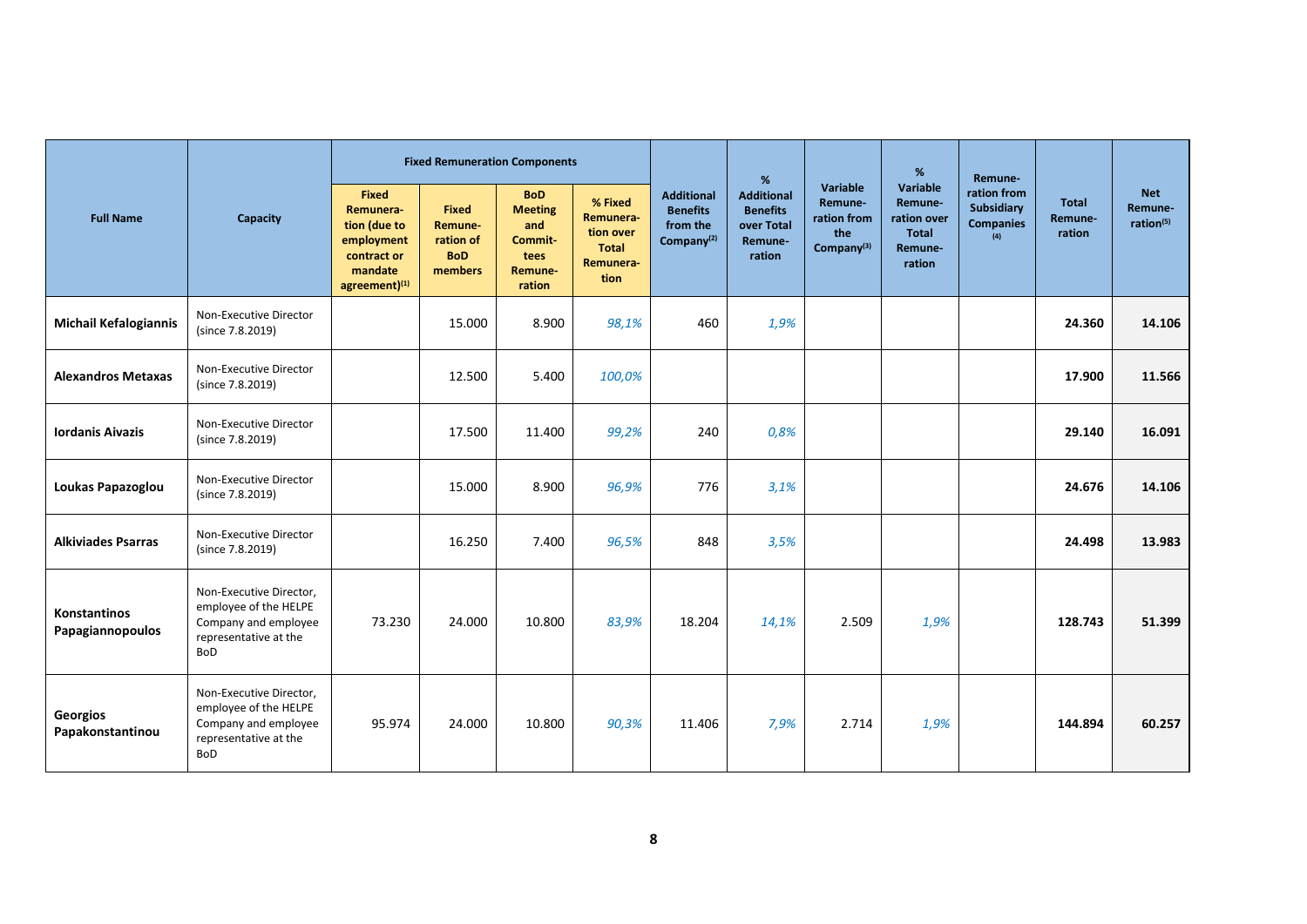| <b>Full Name</b>            |                                                                            |                                                                                                                  |                                                               | <b>Fixed Remuneration Components</b>                                        |                                                                        |                                                                            | %                                                                       |                                                            | %                                                                       | Remune-                                              |                                   |                                    |
|-----------------------------|----------------------------------------------------------------------------|------------------------------------------------------------------------------------------------------------------|---------------------------------------------------------------|-----------------------------------------------------------------------------|------------------------------------------------------------------------|----------------------------------------------------------------------------|-------------------------------------------------------------------------|------------------------------------------------------------|-------------------------------------------------------------------------|------------------------------------------------------|-----------------------------------|------------------------------------|
|                             | Capacity                                                                   | <b>Fixed</b><br>Remunera-<br>tion (due to<br>employment<br>contract or<br>mandate<br>$agreement)$ <sup>(1)</sup> | <b>Fixed</b><br>Remune-<br>ration of<br><b>BoD</b><br>members | <b>BoD</b><br><b>Meeting</b><br>and<br>Commit-<br>tees<br>Remune-<br>ration | % Fixed<br>Remunera-<br>tion over<br><b>Total</b><br>Remunera-<br>tion | <b>Additional</b><br><b>Benefits</b><br>from the<br>Company <sup>(2)</sup> | <b>Additional</b><br><b>Benefits</b><br>over Total<br>Remune-<br>ration | Variable<br>Remune-<br>ration from<br>the<br>Company $(3)$ | Variable<br>Remune-<br>ration over<br><b>Total</b><br>Remune-<br>ration | ration from<br>Subsidiary<br><b>Companies</b><br>(4) | <b>Total</b><br>Remune-<br>ration | <b>Net</b><br>Remune-<br>ration(5) |
| <b>Theodoros Pantalakis</b> | Independent, Non-<br><b>Executive Director</b>                             |                                                                                                                  | 54.000                                                        | 27.550                                                                      | 97,4%                                                                  | 2.167                                                                      | 2,6%                                                                    |                                                            |                                                                         |                                                      | 83.717                            | 43.922                             |
| <b>Spyridon Pantelias</b>   | Independent, Non-<br><b>Executive Director</b>                             |                                                                                                                  | 48.000                                                        | 30.300                                                                      | 97,7%                                                                  | 1.832                                                                      | 2,3%                                                                    |                                                            |                                                                         |                                                      | 80.132                            | 42.715                             |
| <b>Eustathios Tsotsoros</b> | Served as Chairman and<br><b>Chief Executive Officer</b><br>until 7.8.2019 | 444.397                                                                                                          | 17.500                                                        | 9.100                                                                       | 67,3%                                                                  | 9.373                                                                      | 1,3%                                                                    | 210.572                                                    | 30,1%                                                                   | $8.793^{(7)}$                                        | 699.735                           | 413.765                            |
| <b>Georgios Grigoriou</b>   | Non-Executive Director<br>until 7.8.2019                                   |                                                                                                                  | 19.250                                                        | 17.100                                                                      | 96,5%                                                                  | 1.308                                                                      | 3,5%                                                                    |                                                            |                                                                         |                                                      | 37.658                            | 21.467                             |
| <b>Dimitrios Kontofakas</b> | Non-Executive Director<br>until 7.8.2019                                   |                                                                                                                  | 17.500                                                        | 14.100                                                                      | 63,5%                                                                  | 1.163                                                                      | 2,3%                                                                    |                                                            |                                                                         | $16.988^{(8)}$                                       | 49.751                            | 36.580                             |
| <b>Vasilios Kounelis</b>    | Non-Executive Director<br>until 7.8.2019                                   |                                                                                                                  | 26.250                                                        | 14.600                                                                      | 23,8%                                                                  | 1.005                                                                      | 0,6%                                                                    |                                                            |                                                                         | 129.715(9)                                           | 171.570                           | 119.107                            |
| Loudovikos<br>Kotsonopoulos | Non-Executive Director<br>until 7.8.2019                                   |                                                                                                                  | 21.000                                                        | 9.200                                                                       | 98,0%                                                                  | 620                                                                        | 2,0%                                                                    |                                                            |                                                                         |                                                      | 30.820                            | 18.787                             |
| <b>Christos Tsitsikas</b>   | Non-Executive Director<br>until 7.8.2019                                   |                                                                                                                  | 17.500                                                        | 9.100                                                                       | 96,0%                                                                  | 1.113                                                                      | 4,0%                                                                    |                                                            |                                                                         |                                                      | 27.713                            | 17.056                             |